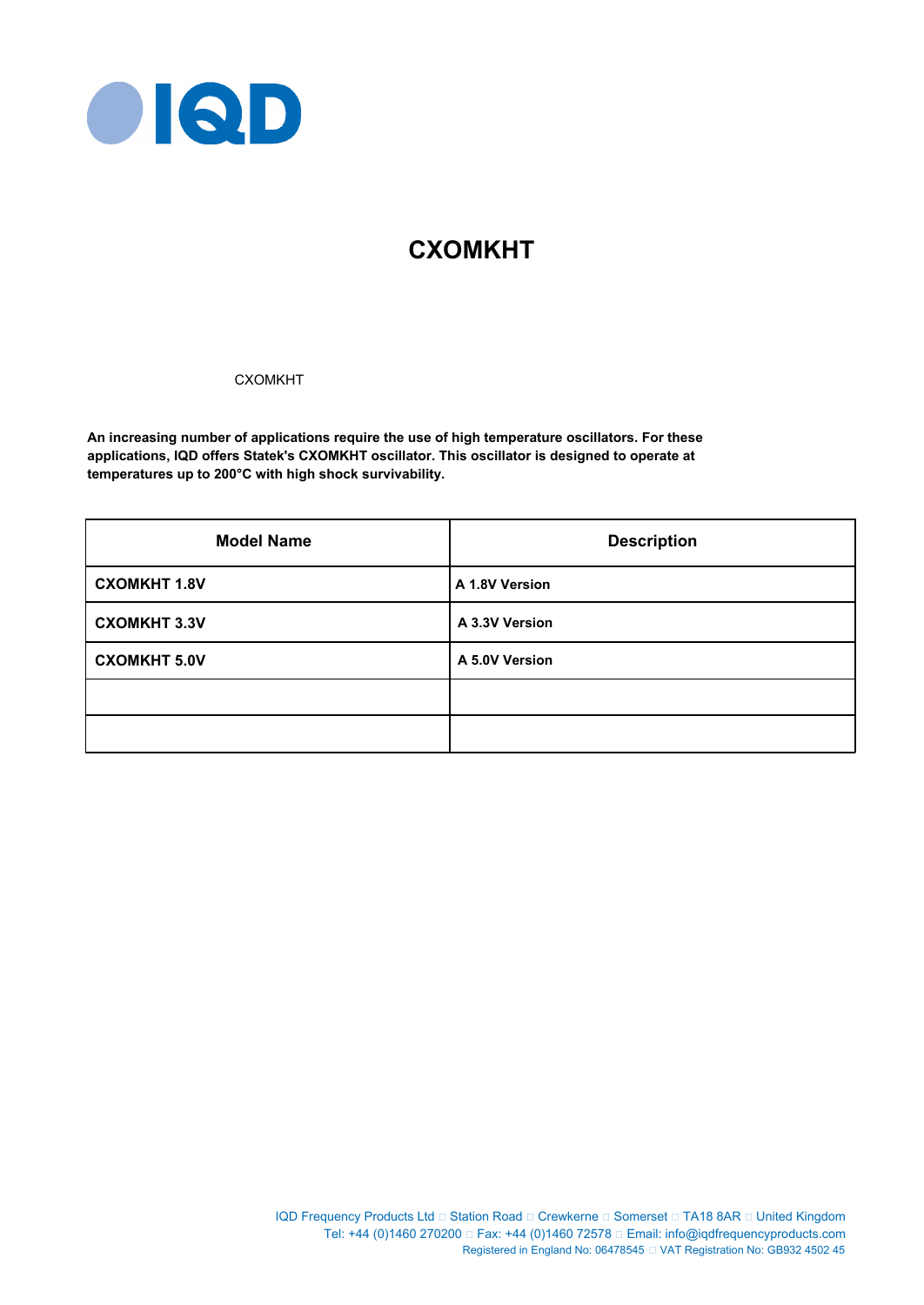



#### **Description**

- This product is designed and manufactured by Statek Corporation in California, USA and distributed by IQD. An increasing number of applications require the use of high temperature oscillators. For these applications, IQD offers Statek's CXOMKHT oscillator. This oscillator is designed to operate at temperatures up to 200°C with high shock survivability.
- -HG-SM1 High Shock SM1 (Gold plated, RoHS compliant)  $\blacksquare$
- $\blacksquare$ -HG-SM5 High Shock SM5 (Solder dipped, RoHS compliant)
- -SM1 SM1 (Gold plated, RoHS compliant)
- -SM5 SM5 (Solder dipped, RoHS compliant)  $\blacksquare$
- FEATURES:  $\blacksquare$ High temperature operation up to 200°C Excellent stability over temperature Fast start-up High shock resistance CMOS and TTL compatible Optional output enable/disable Low EMI emission Hermetically sealed ceramic package
- APPLICATIONS:  $\blacksquare$ Industrial - Downhole instrumentation Rotary shaft sensors Underground boring tools
- Please note that all data is only valid at 25°C unless otherwise  $\blacksquare$ stated.

#### **Frequency Parameters**

- Frequency 200.0kHz to 70.0MHz  $\blacksquare$ Frequency Tolerance ±50.00ppm  $\blacksquare$ Tolerance Condition @ 25°C  $\blacksquare$  $\blacksquare$ Frequency Stability ±100.00ppm to ±200.00ppm Ageing  $\text{H5ppm}$  max in 1st year @ 25°C Ageing: ±100pm max @ 200°C
- Operable Temperature Range: -55 to 200°C
- (Expected life at 200°C is in excess of 1500 hours)

#### **Electrical Parameters**

- Supply Voltage 1.8V ±10%
- Current Draw (typ):  $\blacksquare$
- 24MHz 3mA
- 32MHz 5mA
- 65MHz 8mA
- Absolute Maximum Supply Voltage: -0.5V to 7.0V

#### **Operating Temperature Ranges**

- 25 to 150°C  $\blacksquare$
- $\blacksquare$ 25 to 175°C
- $\blacksquare$ 25 to 200°C

#### **Output Details**

π

Output Compatibility CMOS  $\blacksquare$ 

Drive Capability **15pF** 



**Outline (mm) -SM5 = SM5 (Solder dipped, RoHS compliant)**







 $1.65$  max Underside View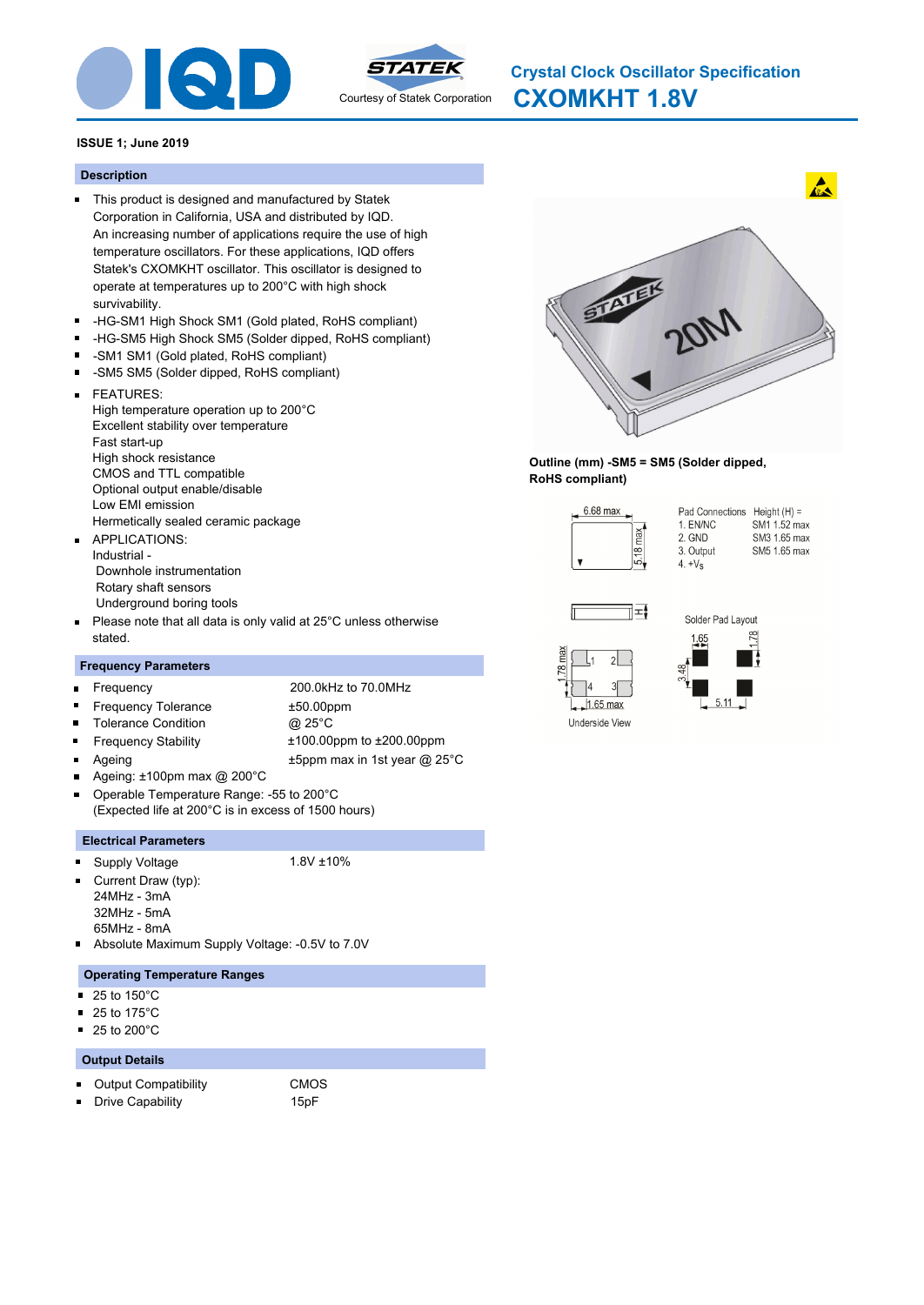



### **Output Control**

- Enable/Disable (EN):  $\blacksquare$ Logic 1 to pad 1, output enabled Logic 0 to pad 1, output disabled, output goes to high impedance state, internal oscillator stops, therefore current consumption is very low but output recovery is delayed.
- No Connection (NC): Pad 1 No Connection  $\blacksquare$
- $\blacksquare$ Tri State (TS):

Logic 1 to pad 1, output enabled Logic 0 to pad 1, output disabled, output goes to high impedance state, internal oscillator continues to function, therefore current consumption is lower than normal but output recovery is immediate.

Start Up Time: 5ms max  $\blacksquare$ 

### **Environmental Parameters**

- $\blacksquare$ Shock: Standard version: 3000G, 0.3ms, 1/2 sine High Shock version (HG): 10000G, 0.3ms, 1/2 sine
- Vibration: MIL-STD-202G, Method 204D, Condition D: 20G,  $\blacksquare$ 10-2000Hz swept sine
- Storage Temperature Range: -55 to 125°C

### **Manufacturing Details**

Maximum Process Temperature: 260°C (20secs max)  $\blacksquare$ 

### **Ordering Information**

Frequency\* Model\* Shock Option\* Termination Variant\* **Output** Frequency Tolerance (@ 25°C)\* Frequency Stability (over operating temperature range)\* Operating Temperature Range\* Supply Voltage Pad 1 Function\* (\*minimum required) Shock Options: Blank = Standard Shock -HG = High Shock **Termination Variants:** SM1 = Gold Plated SM5 = Solder Dipped Note: non-RoHS compliant terminations are available - please contact an IQD Sales Office Pad 1 Function Options: EN = Enable/Disable NC = No Connection TS = Tri State **Example:** 10.0MHz CXOMKHT 1.8V SM1 CMOS ±50ppm ±175ppm 25 to 200C 1.8V TS

### **Compliance**

- $\blacksquare$ RoHS Status (2015/863/EU) Optional REACh Status **Compliant**  $\blacksquare$ MSL Rating (JDEC-STD-033): Not Applicable
- 

### **Packaging Details**

- Pack Style: Reel Tape & reel in accordance with EIA-481-D Pack Size: 1,000
- Pack Style: Tray Supplied on a tray Pack Size: 1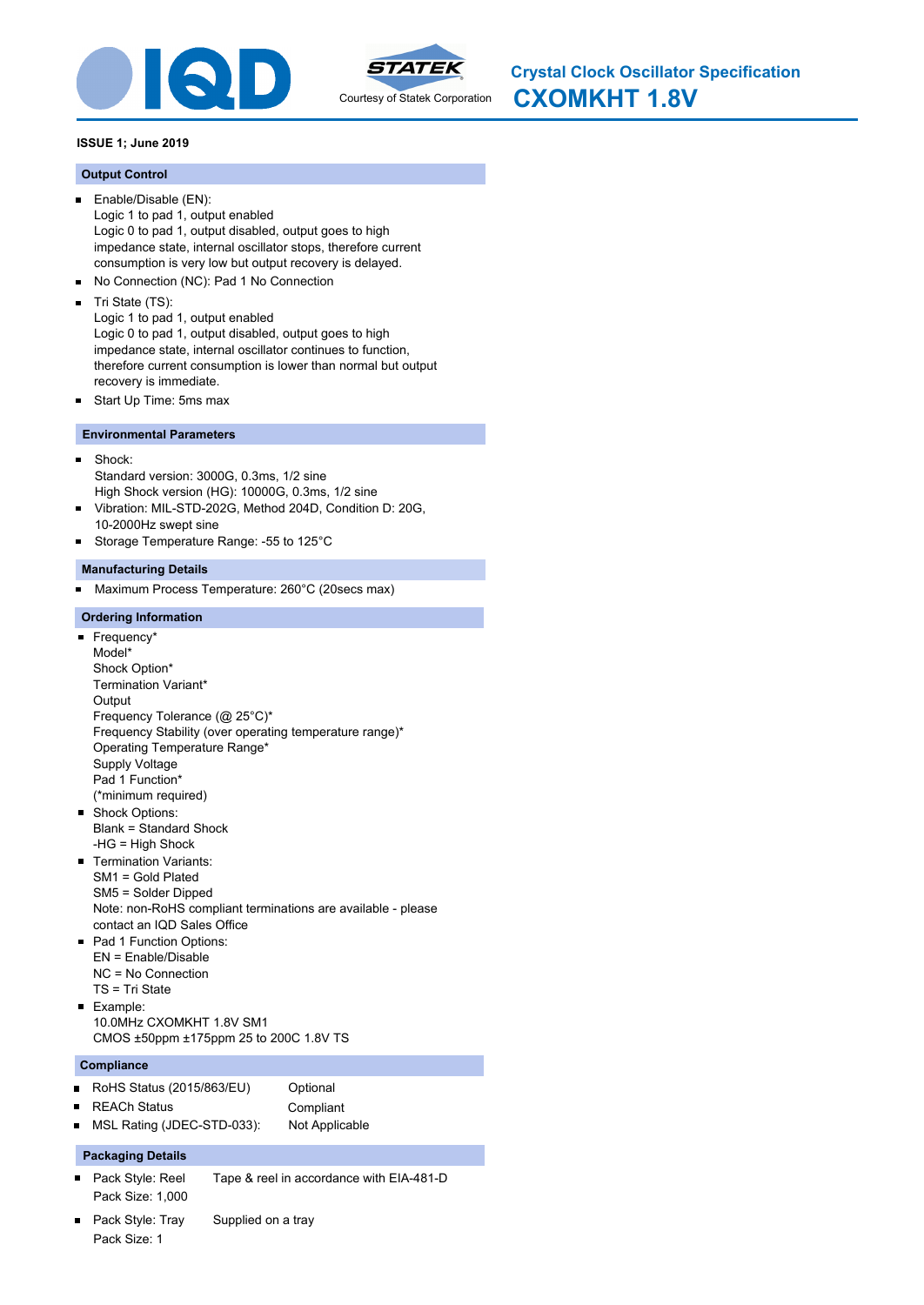

### **Electrical Specification - maximum limiting values [1.8V ±10%](http://www.statek.com)**

| Frequency<br>Min | Frequency<br>Max | Temperature<br>Range | <b>Stability</b><br>(Min) | Current<br><b>Draw</b>   | <b>Rise and Fall</b><br>Time | Duty Cycle |
|------------------|------------------|----------------------|---------------------------|--------------------------|------------------------------|------------|
|                  |                  | °C                   | ppm                       | mA                       | ns                           | %          |
| 200.0kHz         | 70.0MHz          | 25 to 150            | ±100.0                    |                          | 10                           | 40/60%     |
|                  |                  | 25 to 175            | ±150.0                    |                          | 10                           | 40/60%     |
|                  |                  | 25 to 200            | ±175.0                    | $\overline{\phantom{a}}$ | 10                           | 40/60%     |

*This document was correct at the time of printing; please contact your local sales office for the latest version. Click to view latest version on our website.*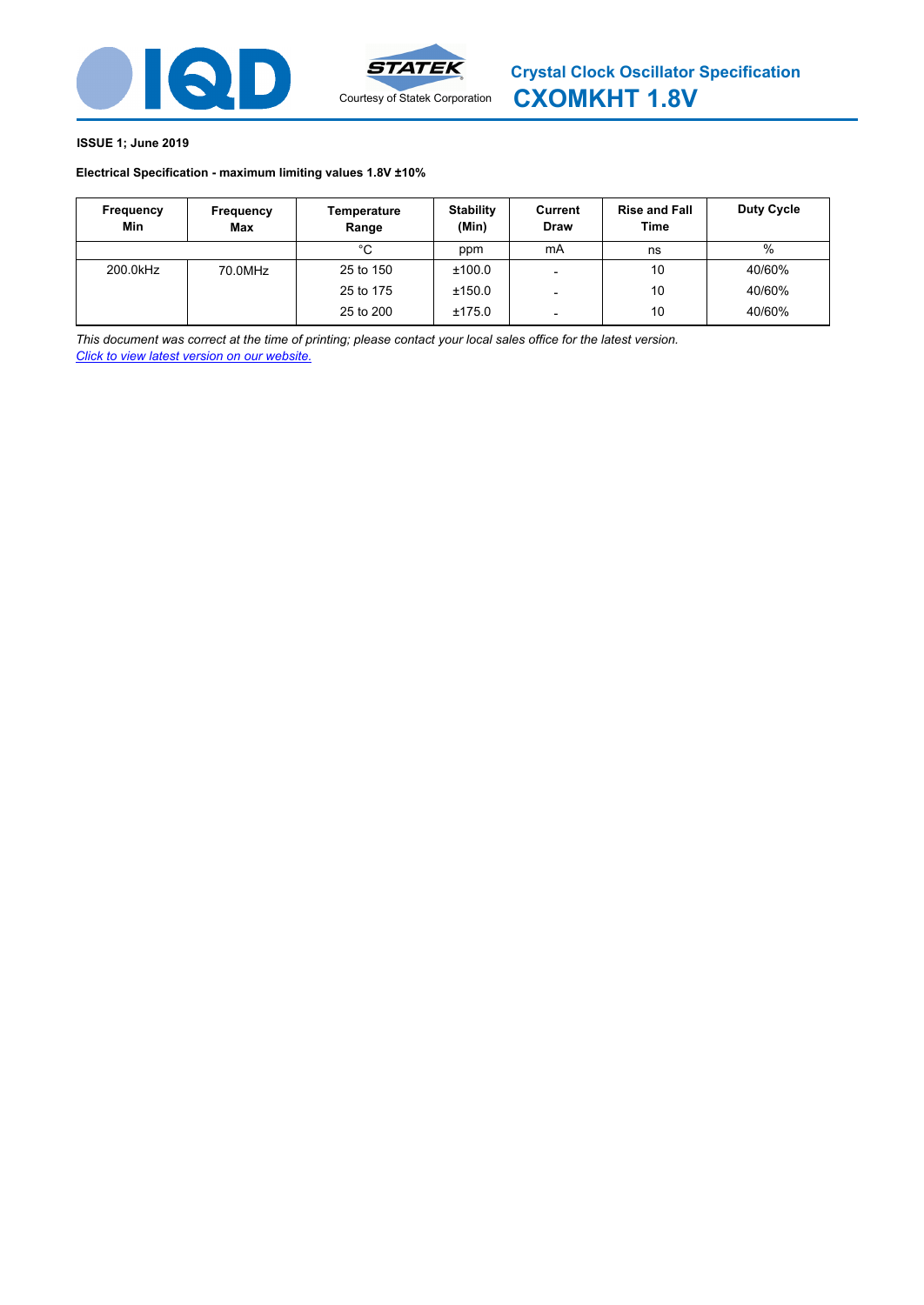



### **Description**

- This product is designed and manufactured by Statek Corporation in California, USA and distributed by IQD. An increasing number of applications require the use of high temperature oscillators. For these applications, IQD offers Statek's CXOMKHT oscillator. This oscillator is designed to operate at temperatures up to 200°C with high shock survivability.
- -HG-SM1 High Shock SM1 (Gold plated, RoHS compliant)  $\blacksquare$
- $\blacksquare$ -HG-SM5 High Shock SM5 (Solder dipped, RoHS compliant)
- -SM1 SM1 (Gold plated, RoHS compliant)
- -SM5 SM5 (Solder dipped, RoHS compliant)  $\blacksquare$
- FEATURES:  $\blacksquare$ High temperature operation up to 200°C Excellent stability over temperature Fast start-up High shock resistance CMOS and TTL compatible Optional output enable/disable Low EMI emission Hermetically sealed ceramic package APPLICATIONS:
- $\blacksquare$ Industrial - Downhole instrumentation Rotary shaft sensors Underground boring tools
- Please note that all data is only valid at 25°C unless otherwise  $\blacksquare$ stated.

### **Frequency Parameters**

- Frequency 200.0kHz to 70.0MHz  $\blacksquare$  $\blacksquare$ Frequency Tolerance ±50.00ppm Tolerance Condition @ 25°C  $\blacksquare$  $\blacksquare$ Frequency Stability ±100.00ppm to ±200.00ppm Ageing  $\text{H5ppm}$  max in 1st year @ 25°C
- Ageing: ±100pm max @ 200°C Operable Temperature Range: -55 to 200°C
- (Expected life at 200°C is in excess of 1500 hours)

### **Electrical Parameters**

Supply Voltage 3.3V ±10%

 $\blacksquare$ 

- 
- Supply Current (typ): 24MHz - 3mA
- 32MHz 5mA
- 65MHz 8mA
- Absolute Maximum Supply Voltage: -0.5V to 7.0V

### **Operating Temperature Ranges**

- 25 to 150°C  $\blacksquare$
- $\blacksquare$ 25 to 175°C
- $\blacksquare$ 25 to 200°C

### **Output Details**

- Output Compatibility CMOS  $\blacksquare$
- Drive Capability **15pF** π



**Outline (mm) -SM1 = SM1 (Gold plated, RoHS compliant)**







 $1.65$  max Underside View

 $\mathcal{D}$  $3\lceil$ 

78 max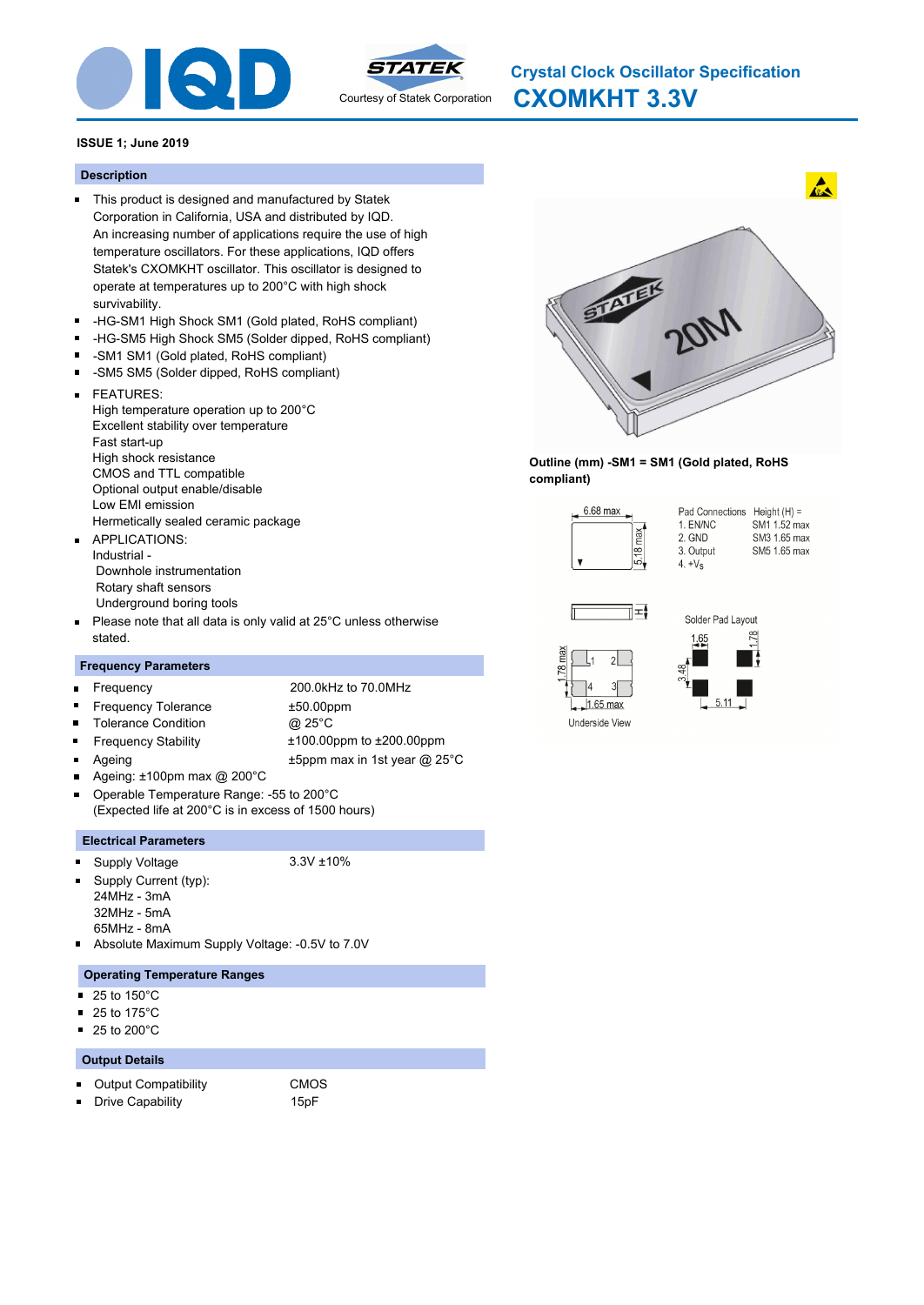



#### **Output Control**

- Enable/Disable (EN):  $\blacksquare$ Logic 1 to pad 1, output enabled Logic 0 to pad 1, output disabled, output goes to high impedance state, internal oscillator stops, therefore current consumption is very low but output recovery is delayed.
- No Connection (NC): Pad 1 No Connection  $\blacksquare$
- $\blacksquare$ Tri State (TS):

Logic 1 to pad 1, output enabled Logic 0 to pad 1, output disabled, output goes to high impedance state, internal oscillator continues to function, therefore current consumption is lower than normal but output recovery is immediate.

Start Up Time: 5ms max  $\blacksquare$ 

#### **Environmental Parameters**

- $\blacksquare$ Shock: Standard version: 3000G, 0.3ms, 1/2 sine High Shock version (HG): 10000G, 0.3ms, 1/2 sine
- Vibration: MIL-STD-202G, Method 204D, Condition D: 20G,  $\blacksquare$ 10-2000Hz swept sine
- Storage Temperature Range: -55 to 125°C

#### **Manufacturing Details**

Maximum Process Temperature: 260°C (20secs max)  $\blacksquare$ 

#### **Ordering Information**

Frequency\* Model\* Shock Option\* Termination Variant\* **Output** Frequency Tolerance (@ 25°C)\* Frequency Stability (over operating temperature range)\* Operating Temperature Range\* Supply Voltage Pad 1 Function\* (\*minimum required) Shock Options: Blank = Standard Shock -HG = High Shock **Termination Variants:** SM1 = Gold Plated SM5 = Solder Dipped Note: non-RoHS compliant terminations are available - please contact an IQD Sales Office Pad 1 Function Options: EN = Enable/Disable NC = No Connection TS = Tri State **Example:** 10.0MHz CXOMKHT 3.3V SM1 CMOS ±50ppm ±175ppm 25 to 200C 3.3V TS

#### **Compliance**

- $\blacksquare$ RoHS Status (2015/863/EU) Optional REACh Status **Compliant**  $\blacksquare$
- MSL Rating (JDEC-STD-033): Not Applicable

### **Packaging Details**

- Pack Style: Reel Tape & reel in accordance with EIA-481-D Pack Size: 1,000
- Pack Style: Tray Supplied on a tray Pack Size: 1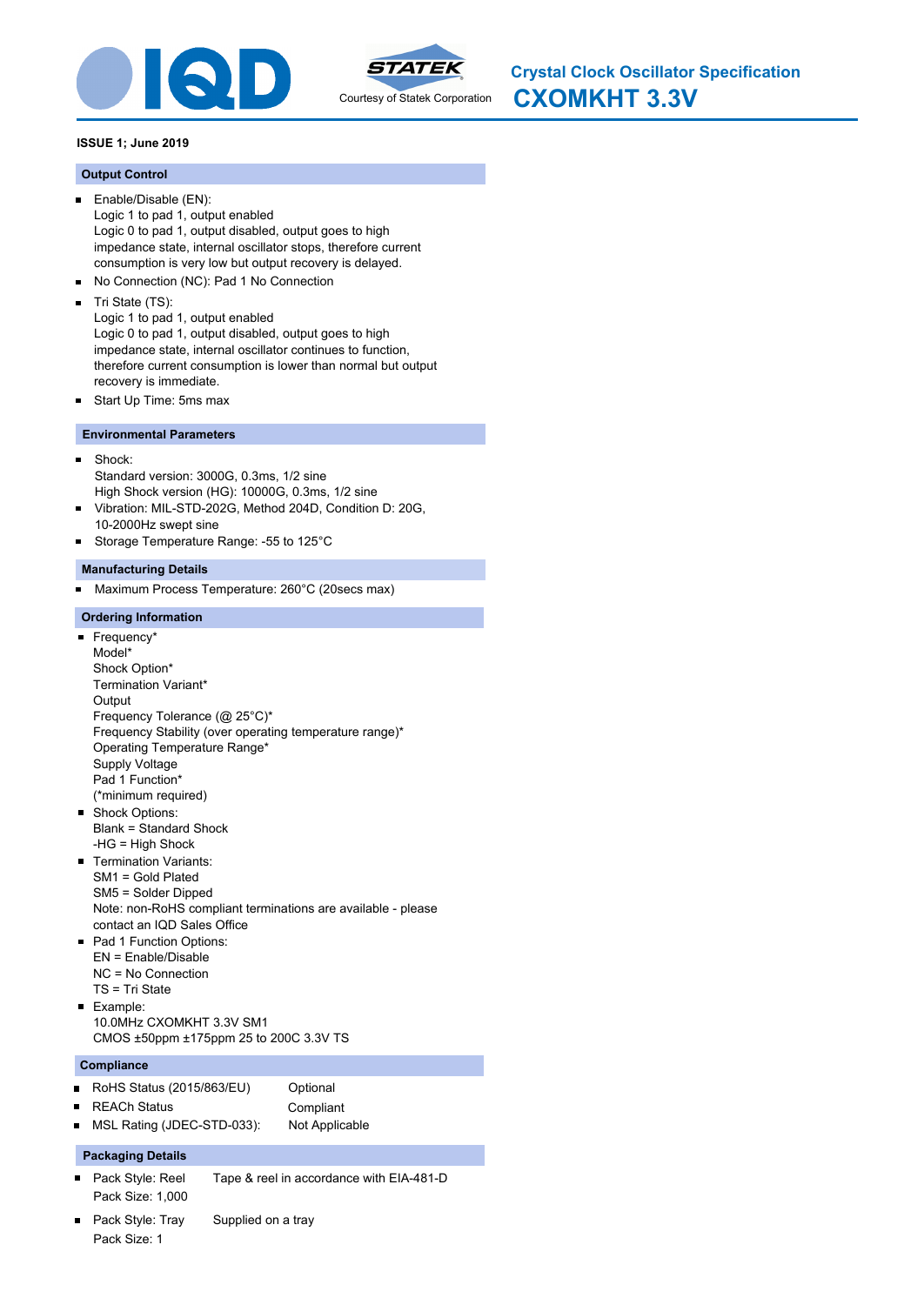

### **Electrical Specification - maximum limiting values [3.3V ±10%](http://www.statek.com)**

| Frequency<br>Min | Frequency<br>Max | Temperature<br>Range | <b>Stability</b><br>(Min) | Current<br><b>Draw</b>   | <b>Rise and Fall</b><br>Time | Duty Cycle |
|------------------|------------------|----------------------|---------------------------|--------------------------|------------------------------|------------|
|                  |                  | °C                   | ppm                       | mA                       | ns                           | %          |
| 200.0kHz         | 70.0MHz          | 25 to 150            | ±100.0                    |                          | 10                           | 40/60%     |
|                  |                  | 25 to 175            | ±150.0                    |                          | 10                           | 40/60%     |
|                  |                  | 25 to 200            | ±175.0                    | $\overline{\phantom{a}}$ | 10                           | 40/60%     |

*This document was correct at the time of printing; please contact your local sales office for the latest version. Click to view latest version on our website.*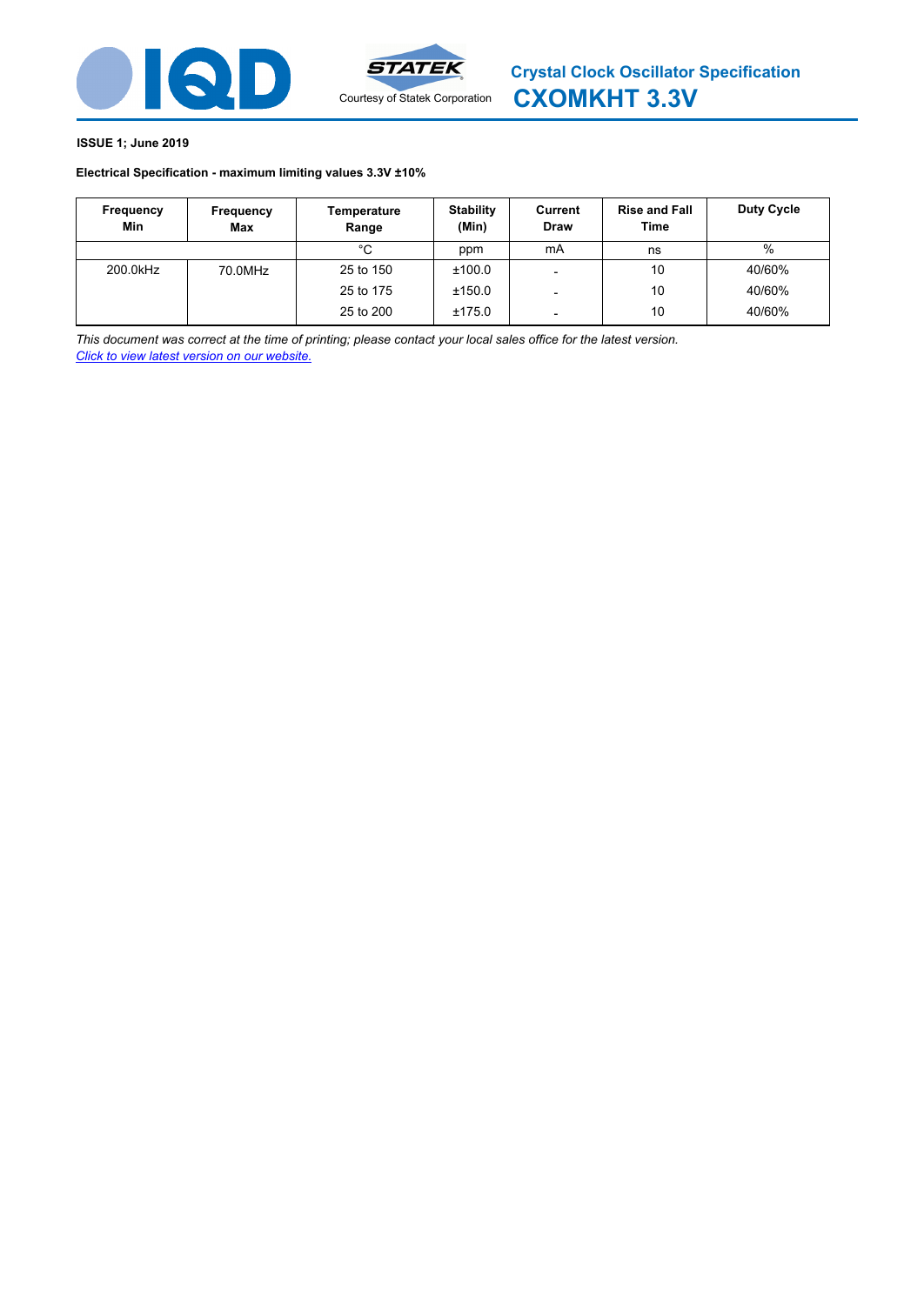



**CXOMKHT 5.0V Crystal Clock Oscillator Specification**

### **ISSUE 1; June 2019**

#### **Description**

- This product is designed and manufactured by Statek Corporation in California, USA and distributed by IQD. An increasing number of applications require the use of high temperature oscillators. For these applications, IQD offers Statek's CXOMKHT oscillator. This oscillator is designed to operate at temperatures up to 200°C with high shock survivability.
- -HG-SM1 High Shock SM1 (Gold plated, RoHS compliant)  $\blacksquare$
- $\blacksquare$ -HG-SM5 High Shock SM5 (Solder dipped, RoHS compliant)
- -SM1 SM1 (Gold plated, RoHS compliant)
- -SM5 SM5 (Solder dipped, RoHS compliant)  $\blacksquare$
- FEATURES:  $\blacksquare$ High temperature operation up to 200°C Excellent stability over temperature Fast start-up High shock resistance CMOS and TTL compatible Optional output enable/disable Low EMI emission Hermetically sealed ceramic package APPLICATIONS:
- $\blacksquare$ Industrial - Downhole instrumentation Rotary shaft sensors Underground boring tools
- Please note that all data is only valid at 25°C unless otherwise  $\blacksquare$ stated.

#### **Frequency Parameters**

- Frequency 200.0kHz to 70.0MHz  $\blacksquare$  $\blacksquare$ Frequency Tolerance ±50.00ppm Tolerance Condition @ 25°C  $\blacksquare$  $\blacksquare$ Frequency Stability ±100.00ppm to ±200.00ppm Ageing  $\text{H5ppm}$  max in 1st year @ 25°C Ageing: ±100pm max @ 200°C
- Operable Temperature Range: -55 to 200°C
- (Expected life at 200°C is in excess of 1500 hours)

#### **Electrical Parameters**

- Supply Voltage 5.0V ±10%
- $\blacksquare$ Supply Current (typ):
- 24MHz 8mA
- 32MHz 10mA
- 65MHz 16mA
- Absolute Maximum Supply Voltage: -0.5V to 7.0V

#### **Operating Temperature Ranges**

- 25 to 150°C  $\blacksquare$
- $\blacksquare$ 25 to 175°C
- $\blacksquare$ 25 to 200°C

#### **Output Details**

- Output Compatibility CMOS  $\blacksquare$
- Drive Capability **15pF**  $\blacksquare$



**Outline (mm) -SM1 = SM1 (Gold plated, RoHS compliant)**







 $5.11$   $\Box$ 

Underside View

78 max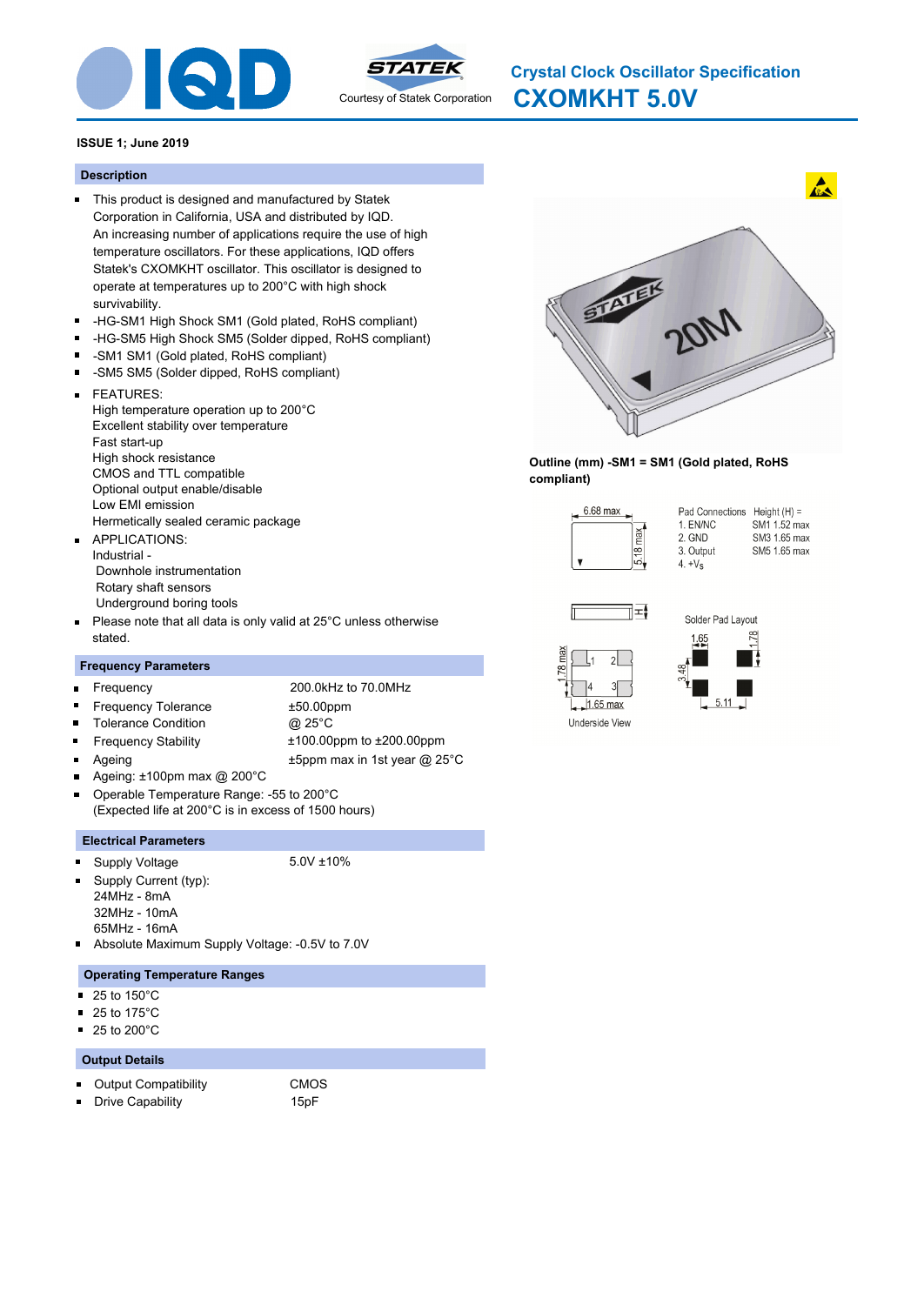



#### **Output Control**

- Enable/Disable (EN):  $\blacksquare$ Logic 1 to pad 1, output enabled Logic 0 to pad 1, output disabled, output goes to high impedance state, internal oscillator stops, therefore current consumption is very low but output recovery is delayed.
- No Connection (NC): Pad 1 No Connection  $\blacksquare$
- $\blacksquare$ Tri State (TS):

Logic 1 to pad 1, output enabled Logic 0 to pad 1, output disabled, output goes to high impedance state, internal oscillator continues to function, therefore current consumption is lower than normal but output recovery is immediate.

Start Up Time: 5ms max  $\blacksquare$ 

#### **Environmental Parameters**

- $\blacksquare$ Shock: Standard version: 3000G, 0.3ms, 1/2 sine High Shock version (HG): 10000G, 0.3ms, 1/2 sine
- Vibration: MIL-STD-202G, Method 204D, Condition D: 20G,  $\blacksquare$ 10-2000Hz swept sine
- Storage Temperature Range: -55 to 125°C

#### **Manufacturing Details**

Maximum Process Temperature: 260°C (20secs max)  $\blacksquare$ 

#### **Ordering Information**

Frequency\* Model\* Shock Option\* Termination Variant\* **Output** Frequency Tolerance (@ 25°C)\* Frequency Stability (over operating temperature range)\* Operating Temperature Range\* Supply Voltage Pad 1 Function\* (\*minimum required) Shock Options: Blank = Standard Shock -HG = High Shock **Termination Variants:** SM1 = Gold Plated SM5 = Solder Dipped Note: non-RoHS compliant terminations are available - please contact an IQD Sales Office Pad 1 Function Options: EN = Enable/Disable NC = No Connection TS = Tri State **Example:** 10.0MHz CXOMKHT SM1 CMOS ±50ppm ±175ppm 25 to 200C 5.0V TS

#### **Compliance**

 $\blacksquare$ RoHS Status (2015/863/EU) Optional REACh Status **Compliant**  $\blacksquare$ 

## MSL Rating (JDEC-STD-033): Not Applicable

### **Packaging Details**

- Pack Style: Reel Tape & reel in accordance with EIA-481-D Pack Size: 1,000
- Pack Style: Tray Supplied on a tray Pack Size: 1